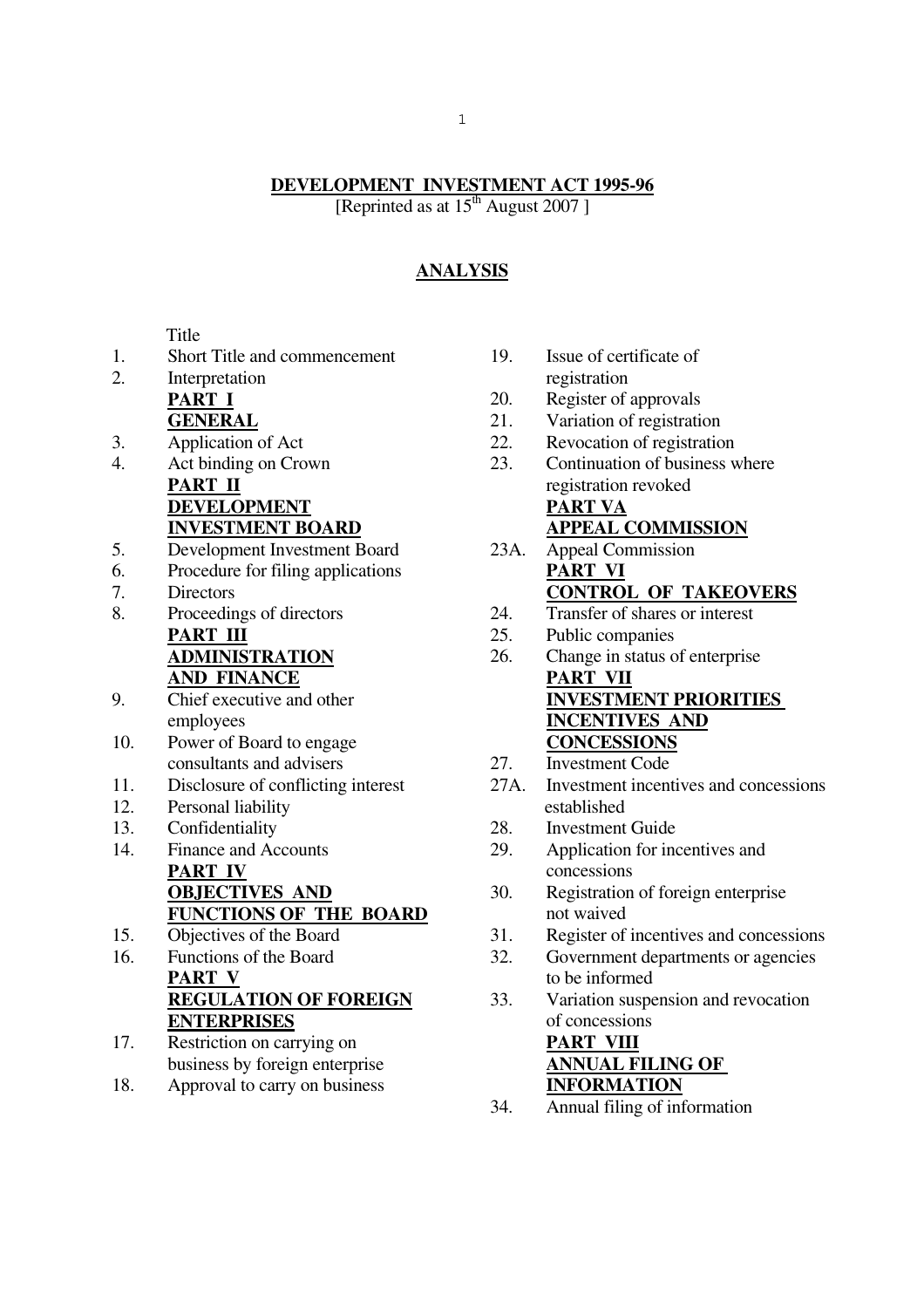# **PART IX GUARANTEES TO FOREIGN ENTERPRISES**

- 35. Guarantees to foreign enterprises **PART 1XA INVESTIGATIVE POWERS**
- 35A. Board may refer matters for investigation
- 35B. Enforcement
- 35C. Offence to supply false information
- 35D. Disposal of copies or reproductions

# **PART X MISCELLANEOUS**

- 36. Service of notices
- 37. General offences and penalty
- 38. Offences by corporations
- 39. Refund of concessions
- 40. Application of Illegal Contracts Act
- 41. Regulations
- 42. Consequential amendments
- 43. Savings
- 44. Repeal

An Act to promote trade, investment and business in the Cook Islands, promote and monitor foreign investment in the Cook Islands, and to encourage the participation of Cook Islanders in trade, investment and business by the establishment of a Development Investment Board.

\_\_\_\_\_\_\_\_\_\_\_\_\_\_\_\_\_\_\_\_\_\_\_\_\_\_\_\_\_\_\_\_\_\_\_\_\_\_\_\_\_\_\_\_\_\_\_\_\_\_\_\_\_\_\_\_\_\_\_\_\_\_\_\_\_\_\_\_\_\_\_\_\_\_\_

 1. Short Title and commencement - (1) This Act may be cited as the Development Investment Act 1995-96.

> (2) This Act shall come into force on a date to be determined by the Queen's Representative by Order in Executive Council.

*The Act was brought into force on the 9th September 1996 by the Development Investment (Commencement) Order1996 [1996/11]* 

2. Interpretation - (1) In this Act, unless the context otherwise requires -

 "Activity" means an undertaking of whatever nature engaged in by an enterprise and includes each and every other undertaking that is associated with or incidental to that undertaking;

 "Board" means the [Business Trade & Investment Board] established by Part II of this Act;

 "Book and document", and "book or document" includes all books, accounts, records, registers, rolls, computer tapes, discs, and printouts;

 "Carry on business" means to be engaged in an activity for the principal purpose of deriving a gain from that activity whether such gain is pecuniary or otherwise,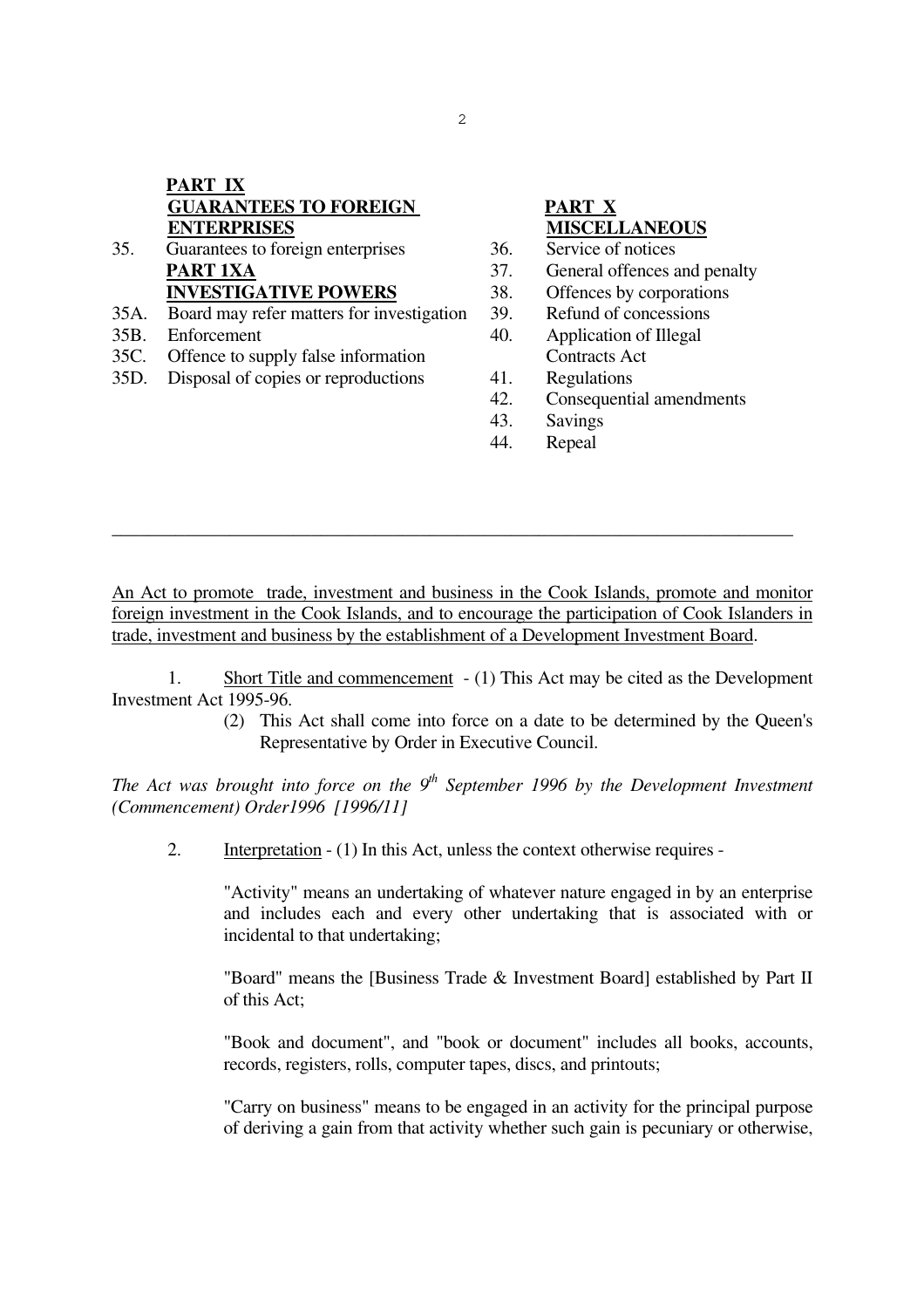but does not include -

- (a) an isolated transaction, not being one of a number of similar transactions repeated from time to time;
- (b) maintaining a bank account in the Cook Islands, the principal purpose of which is other than investment for pecuniary gain;
- (c) taking security for or collecting any debt or enforcing any rights relating to any security;
- (d) the letting and renting of residential premises where the principal object is not pecuniary gain;
- (e) the gathering of any information or undertaking a feasibility study.

"Code" means the Investment Code published pursuant to Part VII of this Act;

 "Cook Islander" means a person of the Polynesian race indigenous to the Cook Islands and includes any person descended from a Cook Islander and a person who has been granted the status of a permanent resident of the Cook Islands, and also includes a Cook Islands enterprise;

"Cook Islands enterprise" means an enterprise other than a foreign enterprise;

"Director" means a director of the board of directors of the Board;

 "Enterprise" means any person carrying on any activity as defined herein or proposing to carry on business;

 "Existing activity" means an activity being carried on immediately before the commencement of this Act;

 "Expatriate" means a person who is not a Cook Islander but is lawfully resident in the Cook Islands;

"Foreign enterprise" means -

- (a) in the case of an enterprise that is a body corporate, an enterprise -
	- (i) in which one third or more of the voting shares or power is held or controlled by persons who are not Cook Islanders; or
	- (ii) in which one third or more of the value or number of the shares are beneficially owned or controlled by persons who are not Cook Islanders; or
	- (iii) that does not have its central management or control in the Cook Islands:
- (b) in the case of an enterprise other than a body corporate, an enterprise -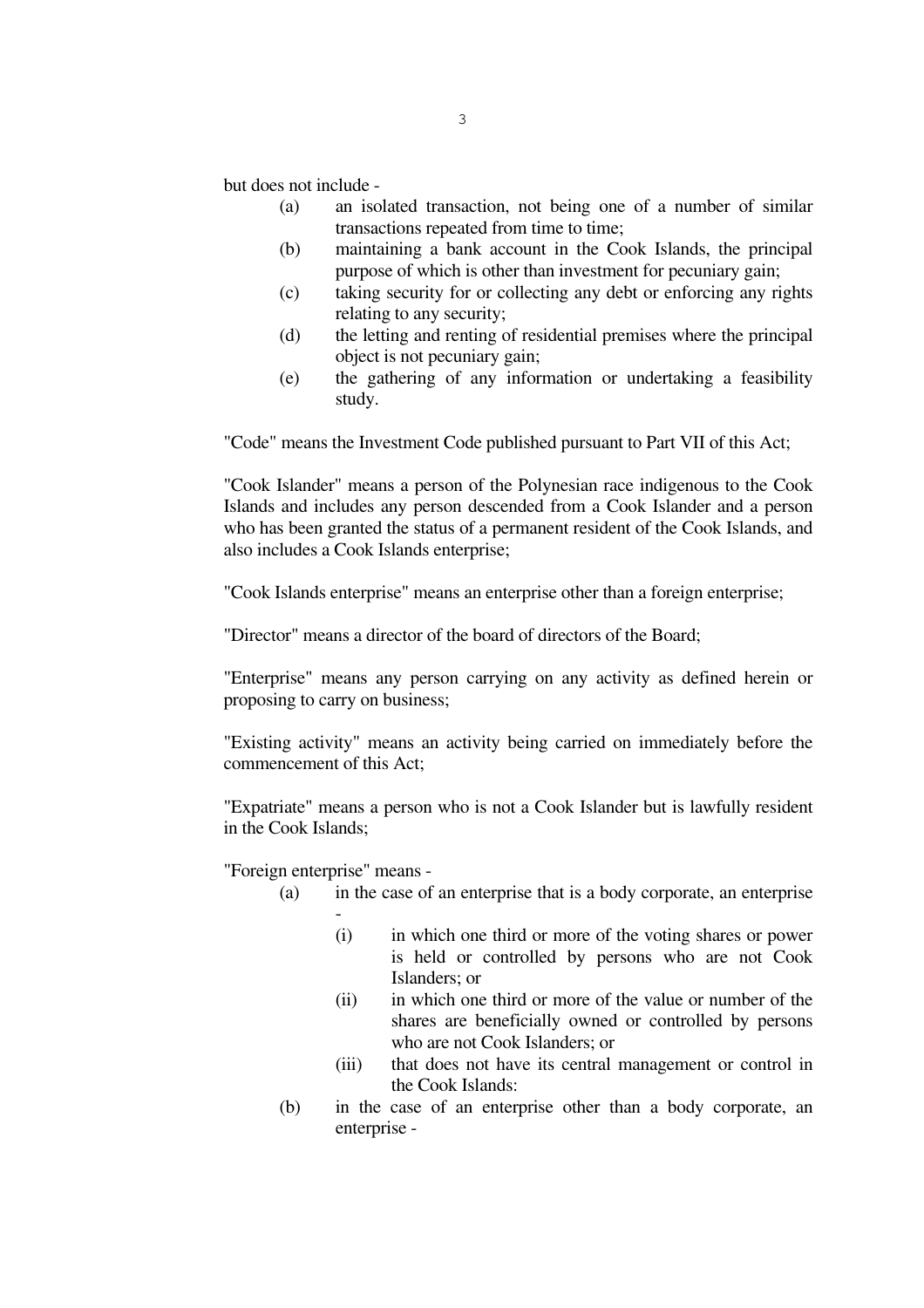- (i) in which one third or more of the members or partners are not Cook Islanders; or
- (ii) in which one third or more of the beneficial ownership of which is owned by persons who are not Cook Islanders.

"Foreign interest" means -

- (a) in the case of an enterprise that is a body corporate, the interest being -
	- (i) the voting shares or power held or controlled by persons who are not Cook Islanders; or
	- (ii) the value or number of shares beneficially owned or controlled by persons who are not Cook Islanders;
- (b) in the case of an enterprise other than a body corporate the interest in which the beneficial ownership is owned or controlled by persons who are not Cook Islanders.

"Minister" means the Minister of Finance and Economic Management;

 "Person" includes a natural person, a corporation sole, and a body of persons whether corporate or unincorporated:

 "Share" includes any legal or beneficial interest in the ownership of the assets, capital or investments of a company;

 "Shareholder" includes any member of a body corporate whether its capital is divided into shares or not;

"Trustee" includes an executor or administrator.

 (2) Where an activity in which an enterprise is engaged is primarily for a religious, educational, charitable or community purpose of a nature approved by Cabinet, Cabinet the Board shall refer that application to the Minister for consideration and the Minister may exempt that enterprise from all or any of the provisions of this Act on such conditions as the Minister thinks fit and the Minister shall inform the Board in writing of his decision.

 *The definition of "Board" was amended by section 2 of the Development Investment Amendment Act 2007* 

### **PART I GENERAL**

- 3. Application of Act (1) The provisions of the
	- (a) Income Tax Act 1972;
	- (b) Entry Residence and Departure Act 1971-72;
	- (c) Customs Act 1913;
	- (d) Customs Tariff Act 1982;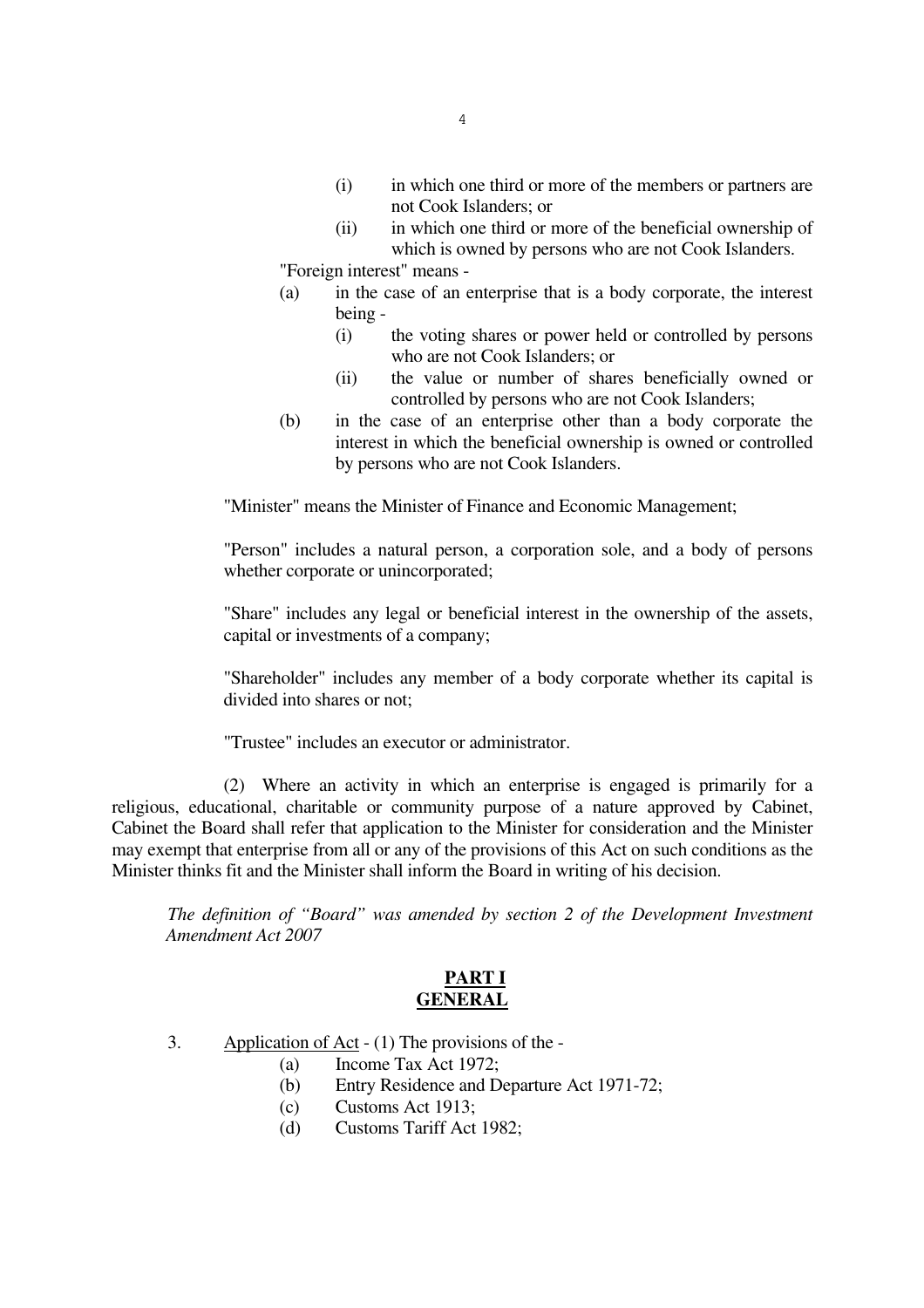(f) *Deleted by Leases Restriction Amendment Act 2002*

shall be subject to the provisions of this Act.

 (2) Nothing in this Act shall derogate from any other power of control of investment or employment under any other Act, except that no such power shall be exercised in a manner inconsistent with this Act.

 (3) Registration of a foreign enterprise under this Act shall not of itself relieve the enterprise from compliance with any other Act.

*In subsection (1), paragraph (f) was deleted by the Leases Restriction Amendment Act 2002* 

4. Act binding on Crown - This Act shall bind the Crown.

### **PART II BUSINESS TRADE & INVESTMENT BOARD**

 5. Business Trade & Investment Board - (1) There is hereby established an agency of the Crown to be called the Business Trade & Investment Board.

 (2) The Board shall comprise the directors together with the chief executive and employees of the Board.

*The words "Business Trade & Investment Board" were substituted for the words "Development Investment Board" by section 2 of the Development Investment Amendment Act 2007.* 

 6. Procedure for filing applications - Every application made pursuant to this Act shall be made to the Board and shall be accompanied by the prescribed fee.

 7. Directors - (1) There shall be not less than 3 nor more than 5 Directors of the Board who shall be appointed by and responsible to the Minister for the proper functioning of the Board, one of which Directors shall be appointed by the Minister as chairperson.

 (2) The qualifications and term of office and remuneration of the Directors shall be prescribed by regulation.

 (3) No Director shall be deemed to be employed in the public service by reason only of being a director of the Board.

 8. Proceedings of Directors - Regulations may prescribe the manner of calling meetings of Directors and the procedure at such meetings including the quorum at such meetings.

### **PART III ADMINISTRATION AND FINANCE**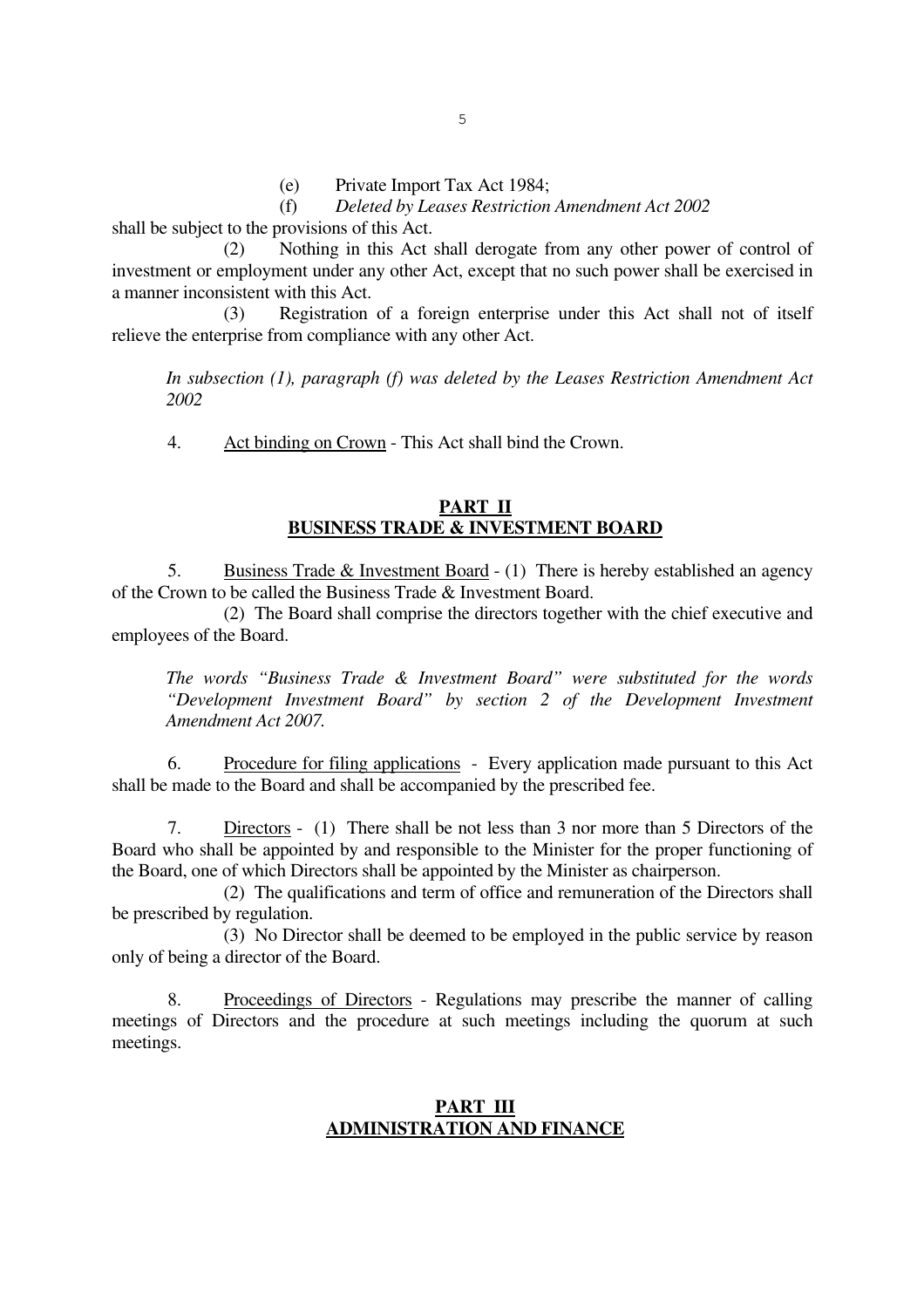[9. Chief Executive and other employees  $- (1)$  The Chief Executive shall be appointed by the Minister acting with the concurrence of Cabinet, taking into account advice from such committee or consultants as the Minister or Cabinet may deem necessary or desirable to give advice as to an appropriate appointee.

(2) The remuneration of the Chief Executive shall be fixed by the Board in accordance with a recommendation made by the Higher Salaries Commission pursuant to section 11 of the Higher Salaries Commission Act 1989 and following consultation with the Minister.

The Chief Executive may with the approval of the Board, and within financial and other guidelines as to terms and conditions approved by the Board, engage such other employees as shall be necessary for the proper and efficient carrying out of the Board's objectives and functions.]

*Section 9 was substituted for the original section 9 by section 3 of the Development Investment Amendment Act 2007* 

 10. Powers of Board to engage consultants and advisers - Regulations may prescribe the powers of the Board to engage consultants and advisers and to form committees, (whether such persons are directors or employees of the Board or otherwise) and the manner in which the remuneration of such persons shall be determined.

 11. Disclosure of conflicting interest - (1) A director, employee, consultant, adviser or committee member engaged pursuant to this Act who, otherwise than as a director, employee, consultant, adviser or committee member as the case may be, has directly or indirectly any pecuniary interest or is otherwise interested (apart from an interest in common with the public) in any application before the Board, shall as soon as possible after the relevant facts have come to his notice, disclose to the Directors the nature of his interest.

 (2) A disclosure under this section shall be recorded in the minutes of the Directors and the person making the disclosure shall not take part in any decision relating to the matter to which the interest relates but shall be counted as present for the purposes of forming a quorum.

 (3) Every person who contravenes the provisions of subsection (1) commits an offence and on conviction shall be liable to a fine not exceeding \$2,000 or, where that person has derived personal gain in respect of any pecuniary interest not disclosed, a fine equivalent to that pecuniary gain, whichever amount is the higher.

 12. Personal liability - No director, employee, consultant, adviser, or committee member appointed or engaged pursuant to this Act shall be personally liable for any act or default done or omitted to be done in good faith in the exercise or performance of the functions, powers and duties of the Board or for any debt or other liability lawfully incurred by the Board.

 13. Confidentiality - (1) Every director and employee of the Board and every other person engaged by or assisting the Board in connection with the purposes of this Act, including a consultant, adviser or committee member appointed pursuant to this Part) shall maintain and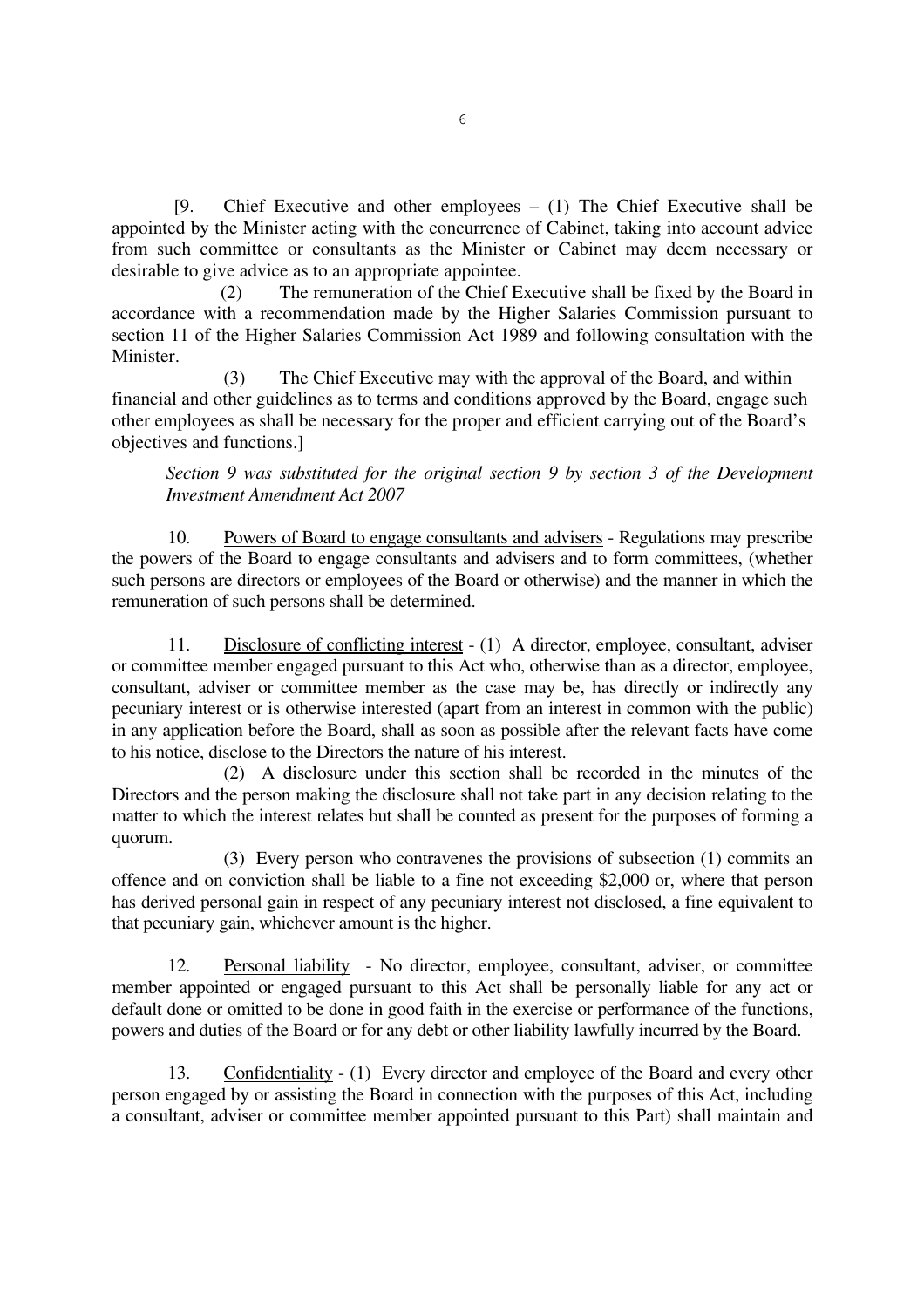aid in maintaining the secrecy of all matters which come to his or her knowledge when carrying out any function or duty under this Act, and shall not use or communicate any such matter to any other person, except for the purpose of carrying out a lawful function under this Act.

 (2) Every person who acts in contravention of subsection (1) commits an offence and shall be liable on conviction to a fine not exceeding \$2,000.00

 14. Finance and Accounts - (1) There shall be funds appropriated by Parliament for the administration of the Board.

 (2) The Board shall have the power to seek and secure other sources of funds and assistance for the purpose of carrying out its objectives and functions, and to negotiate, borrow, enter into contracts or do such other things as are necessary to secure such funds and assistance.

 (3) Procedures and requirements regarding expenditure of monies, books of account, estimates and audit shall be prescribed by regulation.

### **PART IV OBJECTIVES AND FUNCTIONS OF THE BOARD**

- 15. Objectives of the Board The objects of the Board are to
	- (a) promote, foster and assist the establishment of investment generally in the Cook Islands;
	- (b) encourage and advise the private sector in order to make the best sustainable use of resources consistent with national development and investment policies;
	- (c) promote, co-ordinate and facilitate trade to, from and within the Cook Islands;
	- (d) regulate, monitor and control the direction, extent and scope of foreign investment in the Cook Islands;
	- (e) encourage and facilitate the participation of Cook Islanders in investment and in the ownership, management and control of investment and business;
	- (f) provide and facilitate training in business related skills as well as provide advisory and other business services to encourage and assist Cook Islanders in business development.
- 16. Functions of the Board The functions of the Board shall be to -

(a) As to development generally -

- (i) monitor and review private sector development;
- (ii) advise the Minister and Cabinet on policies and means to encourage development through private sector investment;
- (iii) promote and encourage the efficient and sustainable utilisation of resources by the private sector;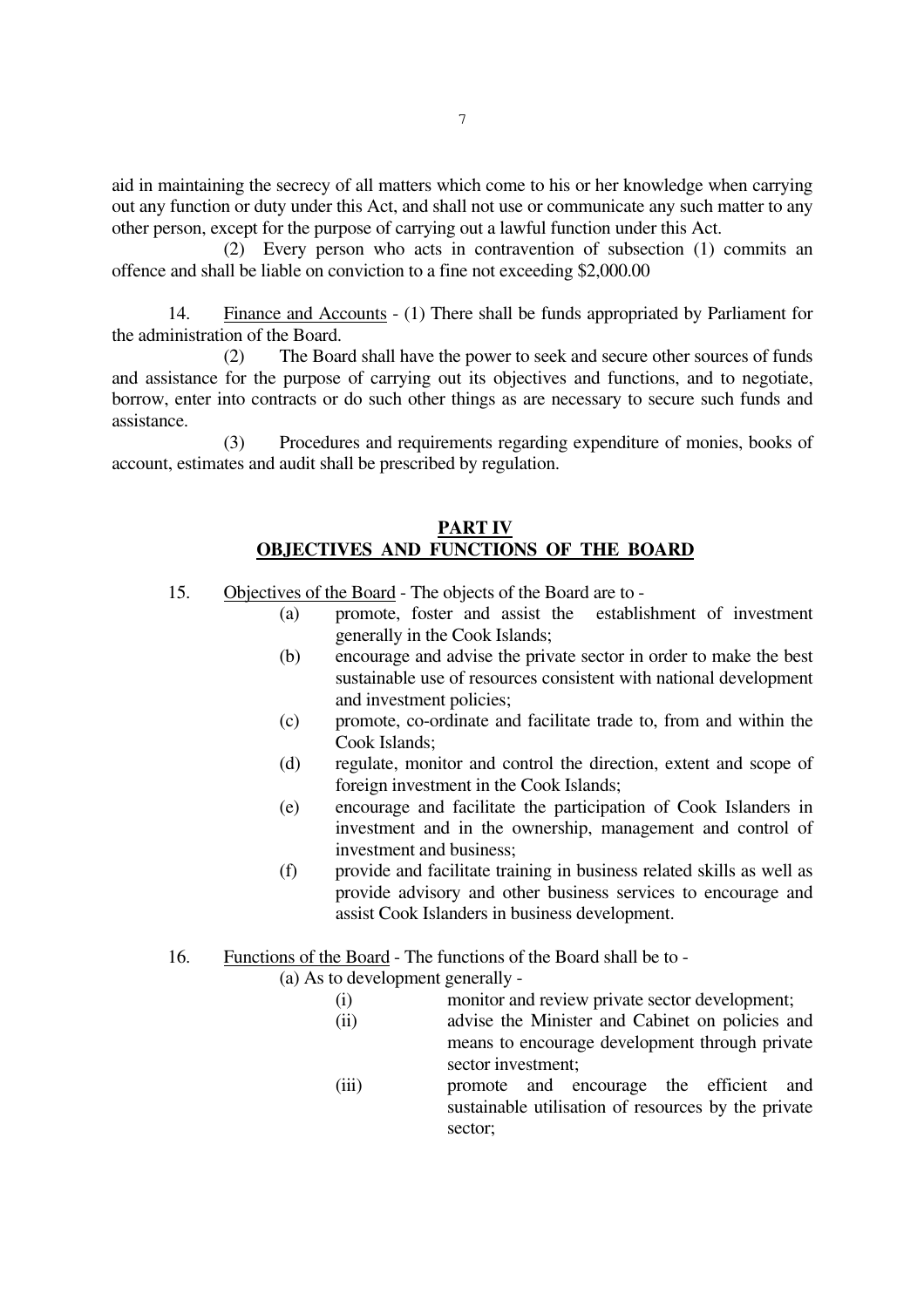| (iv) | liaise and co-operate with Government agencies<br>and other sectors of the community in planning<br>and encouraging development and in facilitating<br>the streamlining of processes in the development |
|------|---------------------------------------------------------------------------------------------------------------------------------------------------------------------------------------------------------|
|      | sector;                                                                                                                                                                                                 |

 (v) develop and provide such services to assist, facilitate and co-ordinate investment, trade and business development.

(b) As to investment -

- (i) promote, facilitate and coordinate private sector development and investment;
- (ii) encourage, monitor and regulate foreign investment;
- (iii) advise the Minister and Cabinet on policies and strategies to encourage investment in desired or priority development areas;
- (iv) promote the Cook Islands as a desirable and attractive investment area;
- (v) assist, facilitate and co-ordinate the speedy and efficient processing of investment proposals.

# (c) As to trade -

- (i) advise the Minister and Cabinet on measures to ensure the optimum benefit to the Cook Islands from trade;
- (ii) promote and encourage exports from the Cook Islands and trade within the Cook Islands as well as the development of industries and businesses involved in export or trade;
- (iii) promote and facilitate public and private sector co-operation for the development and expansion of export and trade;
- (iv) give advice to and liaise between the appropriate Government departments and agencies and the private sector in respect of any matter concerning the taxation, fees, import duties and levies effects of duties, levies, fees and tariffs which may be an impediment to or desirable for increased export and trade or for the regulation thereof.

provide and undertake the training of Cook

 (d) As to business - (i) provide business training in business skills and the provision of advisory and other business services to assist Cook Islanders to develop businesses and to acquire business skills; (ii) encourage assist and facilitate the private sector to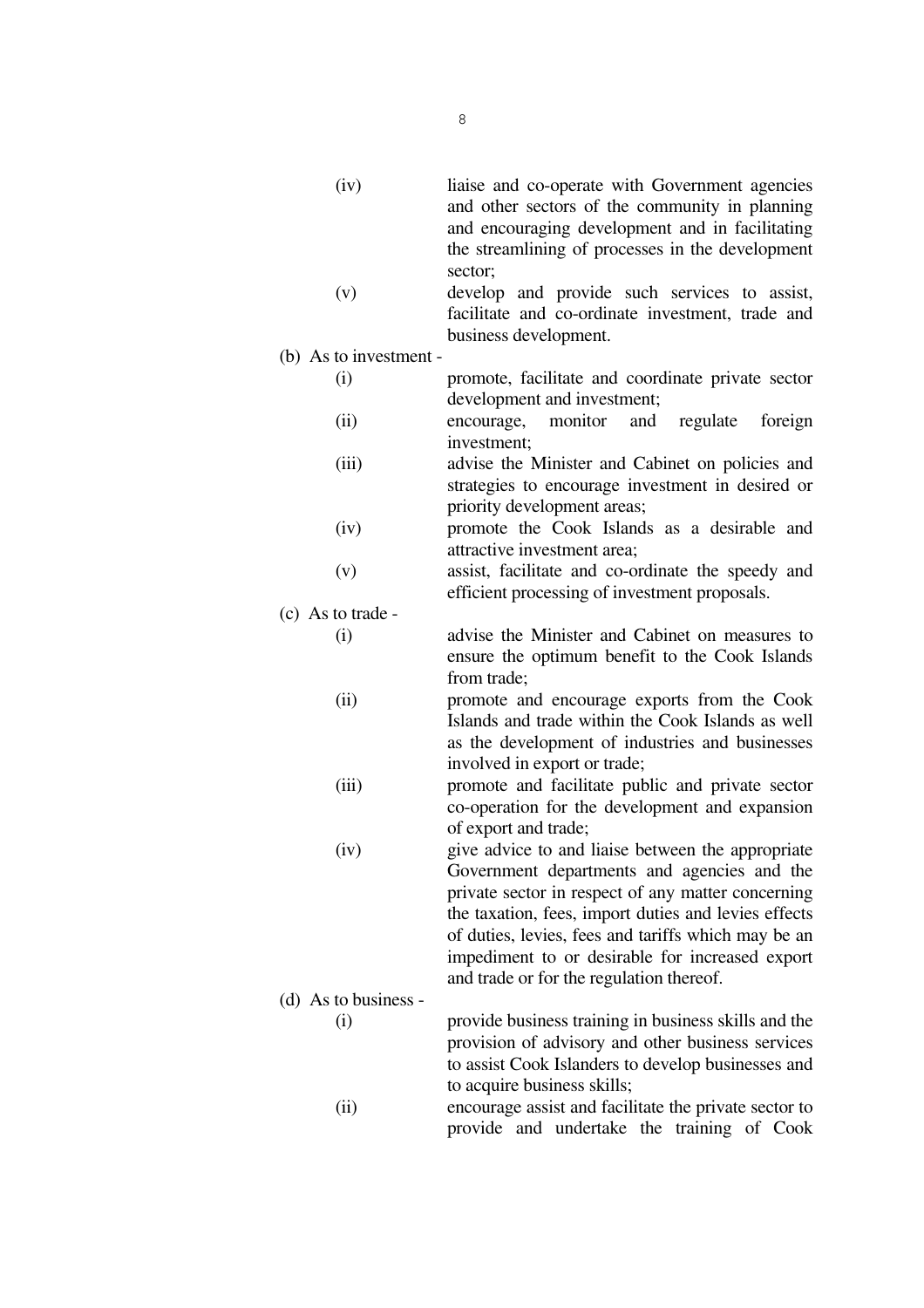Islanders and to further their skills and qualifications through in-house training programmes, scholarships and trade training within the Cook Islands and overseas;

- (iii) promote and foster the participation by Cook Islanders in the ownership, management and other financial benefits arising out of business generally.
- **[**(2) In the carrying out of its objectives and functions, the Board shall
	- (a) have regard to the Investment Code and to any general or specific direction which may from time to time be –
		- (i) issued by Cabinet and conveyed to the Board by way of Cabinet Minute;
		- (ii) issued by the Minister and conveyed to the Board in writing by the Minister;
	- (b) satisfy itself in respect of every application that every Cook Islander who intends to be a shareholder or the owner of an equity interest in a foreign enterprise understands the nature and effect of his or her intended interest;
	- (c) consult with the Minister prior to the making any decision pursuant to Part V (Regulation of Foreign Enterprises) or Part V1 (Control of Takeovers) where the Board or the Chairman are of the opinion, to be recorded in the minutes of the Board, that the decision to be made is likely to involve a matter of significant national or island-wide (as the case may be) importance, cultural or economic impact;
	- (d) consult with the Minister at regular intervals or as the Minister may direct, regarding the general policies and direction of the Board.**]**

*Subsection (2) was substituted for the original subsection (2) by section 4 of the Development Investment Amendment Act 2007* 

## **PART V REGULATION OF FOREIGN ENTERPRISES**

 17. Restriction on carrying on business by foreign enterprise - (1) No foreign enterprise shall carry on business in the Cook Islands in any activity unless that foreign enterprise is registered pursuant to this Act to carry on business in respect of that activity.

 (2) Every person who does any act in contravention of subsection (1) commits an offence and shall be liable on conviction to a fine not exceeding \$25,000 and to a further fine of \$1,000 for every day or part of a day during which the offence continues.

9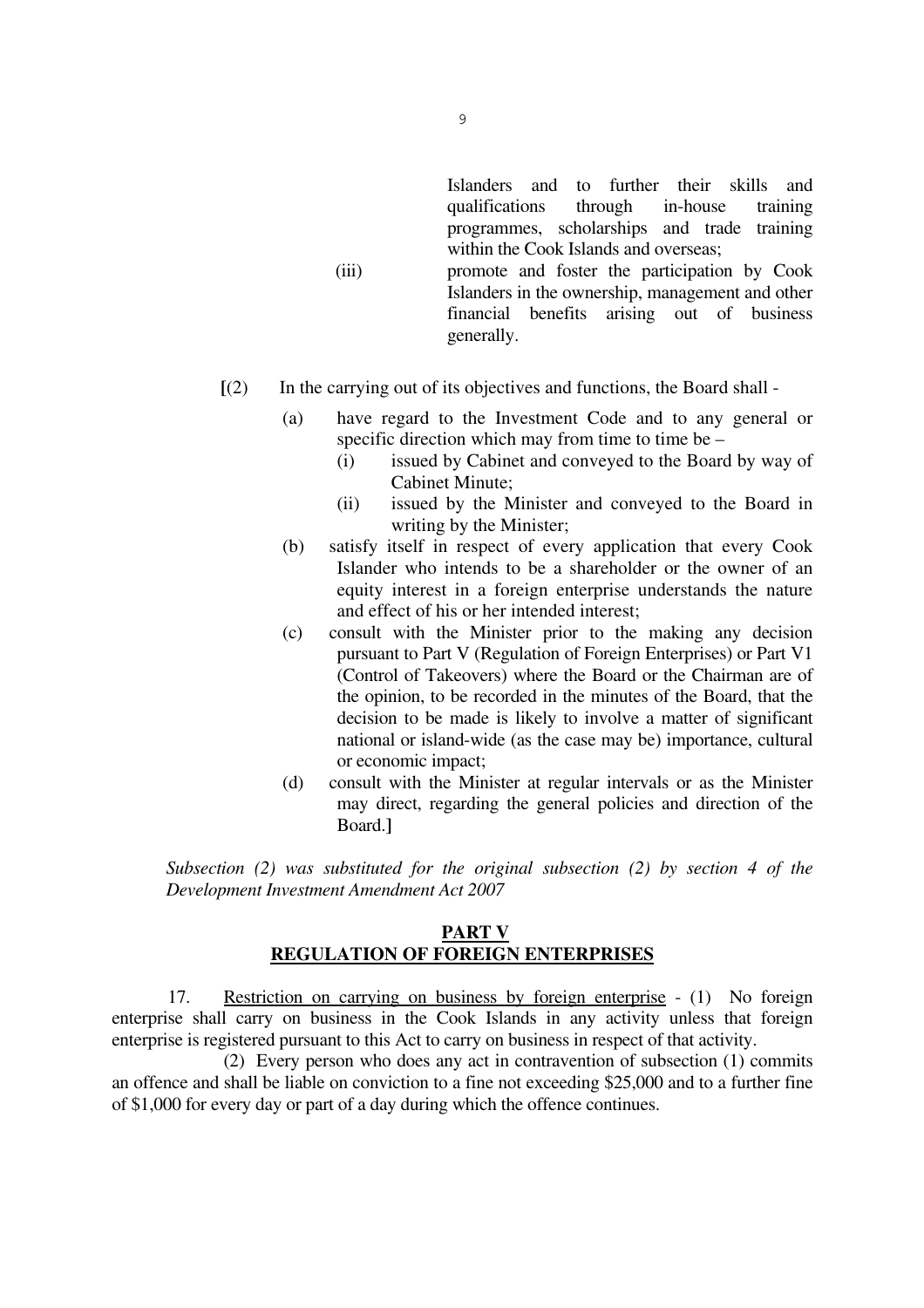18. Approval to carry on business - (1) Every foreign enterprise wishing to carry on business in the Cook Islands in any activity shall make application to the Board for approval to carry on business in that activity.

 (2) The procedure by which the Board shall consider and approve or decline an application made pursuant to subsection (1) shall be prescribed by regulation.

 (3) Every person who for the purpose of obtaining for himself or any other person registration of an enterprise or any activity pursuant to this Act, makes a false or misleading statement in any material particular or supplies any false or misleading information in any material particular commits an offence and shall be liable on conviction to a fine not exceeding \$5,000.

 19. Issue of certificate of registration - On approval being granted to a foreign enterprise to carry on business in respect of an activity or activities under this Part, the Board shall issue to the enterprise a certificate of registration setting out the name of the foreign enterprise and the activity or activities in respect of which it is approved to carry on business.

20. Register of approvals - The Board shall keep and maintain a register of every approval granted pursuant to this Part and of all terms and conditions attaching to such approvals.

 21. Variation of registration - Upon application being made by a foreign enterprise approved under this Act, the Board may vary all or any of the terms or conditions of the registration of the foreign enterprise.

 22. Revocation of registration - (1) The Board may revoke the registration of an enterprise of a foreign enterprise either wholly or in respect of any approved activity where a foreign enterprise has -

- (a) contravened any law in force in the Cook Islands (including this Act); or
- (c) failed to comply with any term or condition of its registration as a foreign enterprise.

 (2) The procedure by which the Board may revoke the registration of a foreign enterprise under subsection (1) shall be prescribed by regulation.

 (3) The revocation of the registration of a foreign enterprise pursuant to subsection (1) shall not in any way affect any liability of that foreign enterprise to its creditors or to any person interested in the affairs of the foreign enterprise, or the rights of such creditors or persons, whether or not the liability or right shall have arisen before or after the date that the revocation shall take effect.

 23. Continuation of business where registration revoked - No foreign enterprise shall carry on business in the Cook Islands in any activity after revocation of registration in respect of that activity has taken effect, except insofar as is necessary for the enterprise to wind up its affairs in relation to that activity, but in any event not exceeding 3 months, or such extended time as the Board may allow.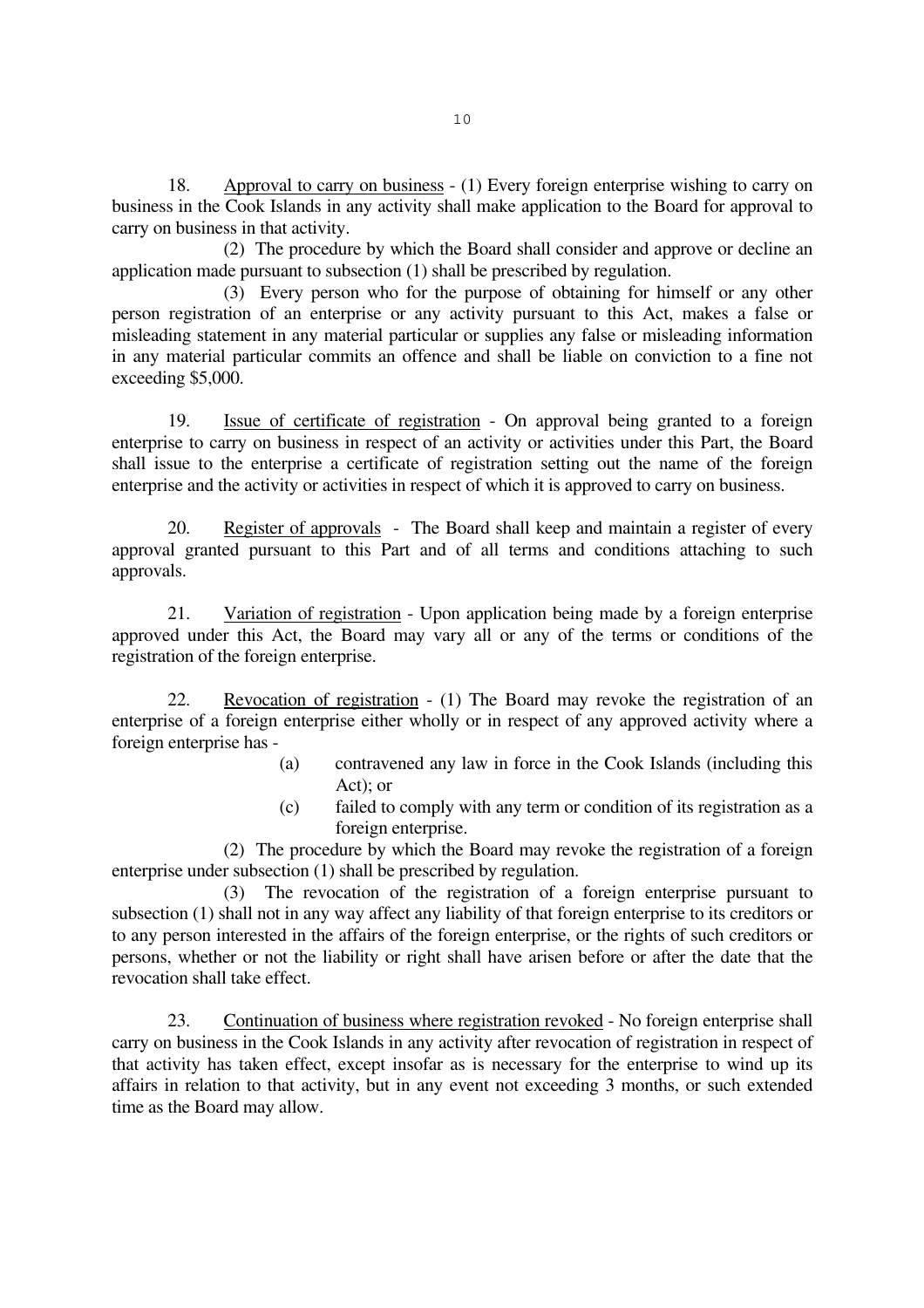### **[PART VA APPEAL COMMISSION**

23A. Appeal Commission  $- (1)$  Subject to subsection (4), there shall from time to time be appointed an Appeal Commission, which shall exercise the duties, functions and powers of the Commission under this Part.

(2) The Commission shall comprise 5 members appointed by Cabinet, consisting of 3 members recommended by the Minister and 2 members recommended by the Leader of the Opposition.

(3) Cabinet shall, from amongst all persons appointed as members, appoint one of them as chairperson of the Commission.

(4) The Commission shall only be convened upon the Minister receiving an appeal in writing under subclause (5) and the term of appointment of the Commission shall expire upon such appeal being determined by the Commission.

(5) Any person or enterprise dissatisfied with a decision of the Board where that person has applied for registration as a foreign enterprise and for approval to carry on a particular activity or activities, may within 28 days of receiving written advice of the Board's decision, appeal in writing through the Minister to the Commission.

(6) Upon receiving notice of the appeal pursuant to subsection (1), the Commission may, if it considers the registration of that person or enterprise as a foreign enterprise in respect of the activity or activities applied for to be a matter of national importance, or of importance to a particular island or islands, reverse the decision of the Board, subject to such conditions as the Commission may in its discretion impose.

(7) A decision of the Commission made pursuant to this Part shall be conveyed in writing to the Board and where the Commission upholds the appeal, the Board shall register the person or enterprise as a foreign enterprise with approval to carry on the activity or activities approved by the Commission, subject to such conditions as the Commission may have imposed.

(8) A decision of the Commission pursuant to this Part shall be available in respect of every decision of the Board to which this section applies made after the  $1<sup>st</sup>$  June 2003 and shall in every case have the same effect and shall be subject in all respects to the provisions of this Act, as if the decision was made by the Board pursuant to Part V.

(9) Every decision of the Commission made pursuant to this Part shall be tabled in Parliament by the person appointed as chairperson under subclause (3), within 14 days when parliament is sitting and as soon as possible at the next Parliament session after the decision has been conveyed to the Board under subclause (7).]

 *Part VA was inserted by section 2 of the Development Investment Amendment Act 2004* 

## **PART VI CONTROL OF TAKEOVERS**

 24. Transfer of shares or interest - (1) No person shall transfer any of the legal or equitable interest in shares or any proprietary interest in -

(a) an enterprise where that transfer has the effect of the enterprise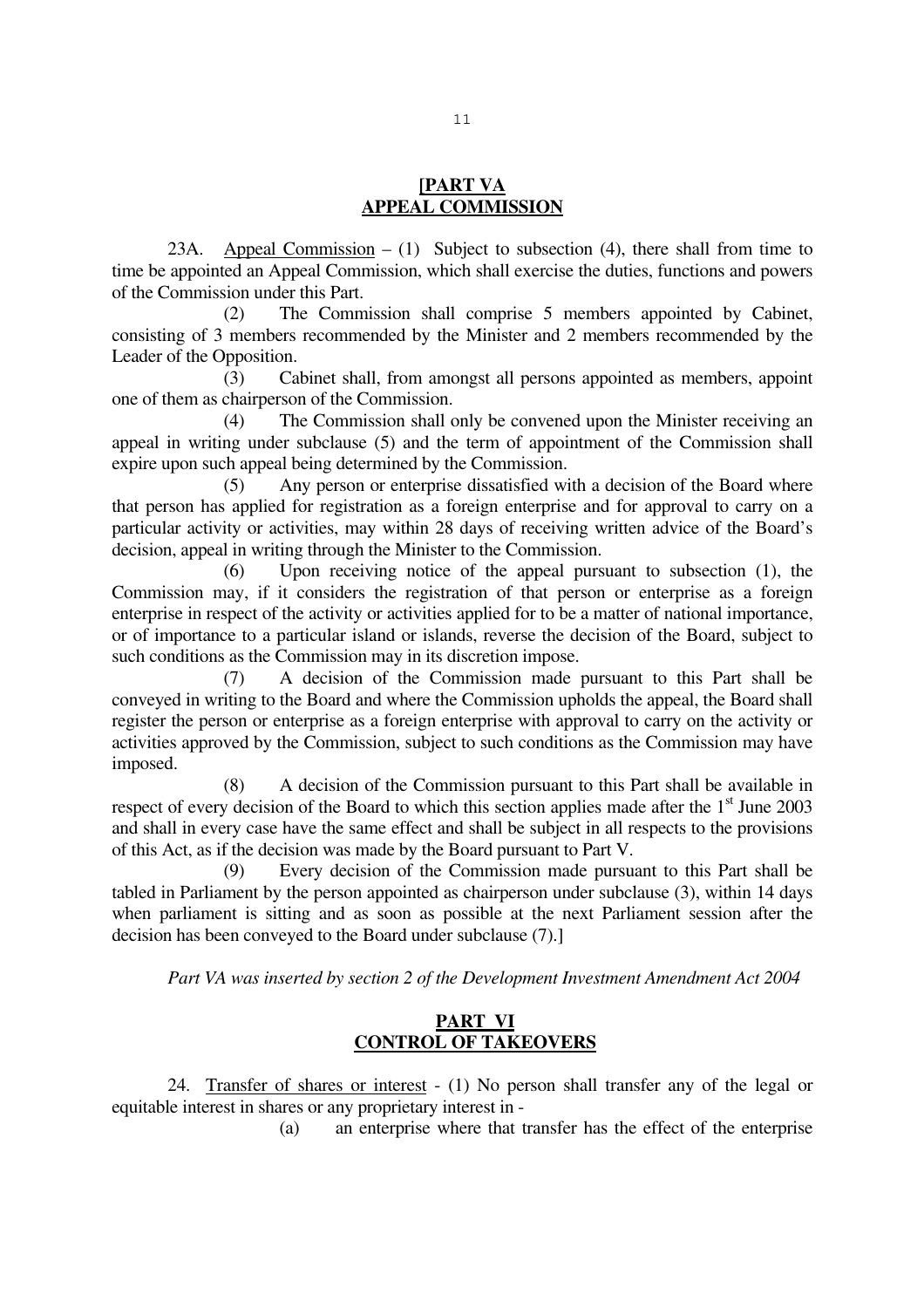becoming a foreign enterprise; or

- (b) a foreign enterprise where that transfer has the effect of increasing the foreign interest in an enterprise; or
- (c) an enterprise which is in receipt of an incentive or concession granted pursuant to Part VII,

unless the approval of the Board to such transfer or interest has first been obtained.

(2) No person shall increase the share capital or any proprietary interest of -

- (a) an enterprise where the increase shall have the effect of the enterprise becoming a foreign enterprise; or
- (b) a foreign enterprise where that increase has the effect of increasing the foreign interest in an enterprise; or
- (c) an enterprise which is in receipt of an incentive or concession granted pursuant to Part VII,

unless the approval of the Board to such increase has first been obtained:

 Provided that this subsection shall not apply to any case where the increase of capital or proprietary interest in the enterprise is to all existing shareholders or owners in the same proportions as and upon the same terms and conditions as their existing shareholding or proprietary interest.

 (3) For the purposes of this section, any matter or thing (whether in the Cook Islands or elsewhere) having the effect of altering the effective ownership or control of any enterprise which has a direct or indirect interest in any enterprise carrying on business in the Cook Islands, including -

- (a) the transfer of shares or any proprietary interest;
- (b) the issue of new shares or proprietary interest;
- (c) any change in the governing rules,

shall be deemed for the purposes of this Act to be a transfer of shares, or proprietary interest, or increase in share capital or proprietary interest (as the case may be) in the enterprise.

 (4) Where the approval of the Board is sought for the purposes of this section, the enterprise concerned or any interested party shall apply to the Board in writing, setting out details of the proposed increase or transfer of shares and particulars of the parties involved.

 (5) When considering whether to grant or refuse approval under this section, the Board shall be entitled to take into account whether the shares or proprietary interest has first been offered to Cook Islanders.

 (6) The Board may in granting any approval pursuant to this section impose such terms and conditions it thinks fit, in furtherance of the objects of this Act.

 (7) The approval of the Board to a transfer of shares or proprietary interest, or increase of capital or proprietary interest shall not be unreasonably withheld where in the opinion of the Board, before the transfer or increase or alteration the transferor or the enterprise has taken reasonable steps to endeavour to transfer the shares or proprietary interest or to issue new capital as the case may be, to a Cook Islander. The onus of demonstrating to the Board that reasonable steps have been taken pursuant to this subsection shall lie on the intending vendor.

 (8) The approval of the Board shall not be required in the case of the bona fide exercise of powers by a mortgagee, receiver, liquidator, debenture holder or other charge holder acquiring title to shares or a proprietary interest in an enterprise or carrying on any activity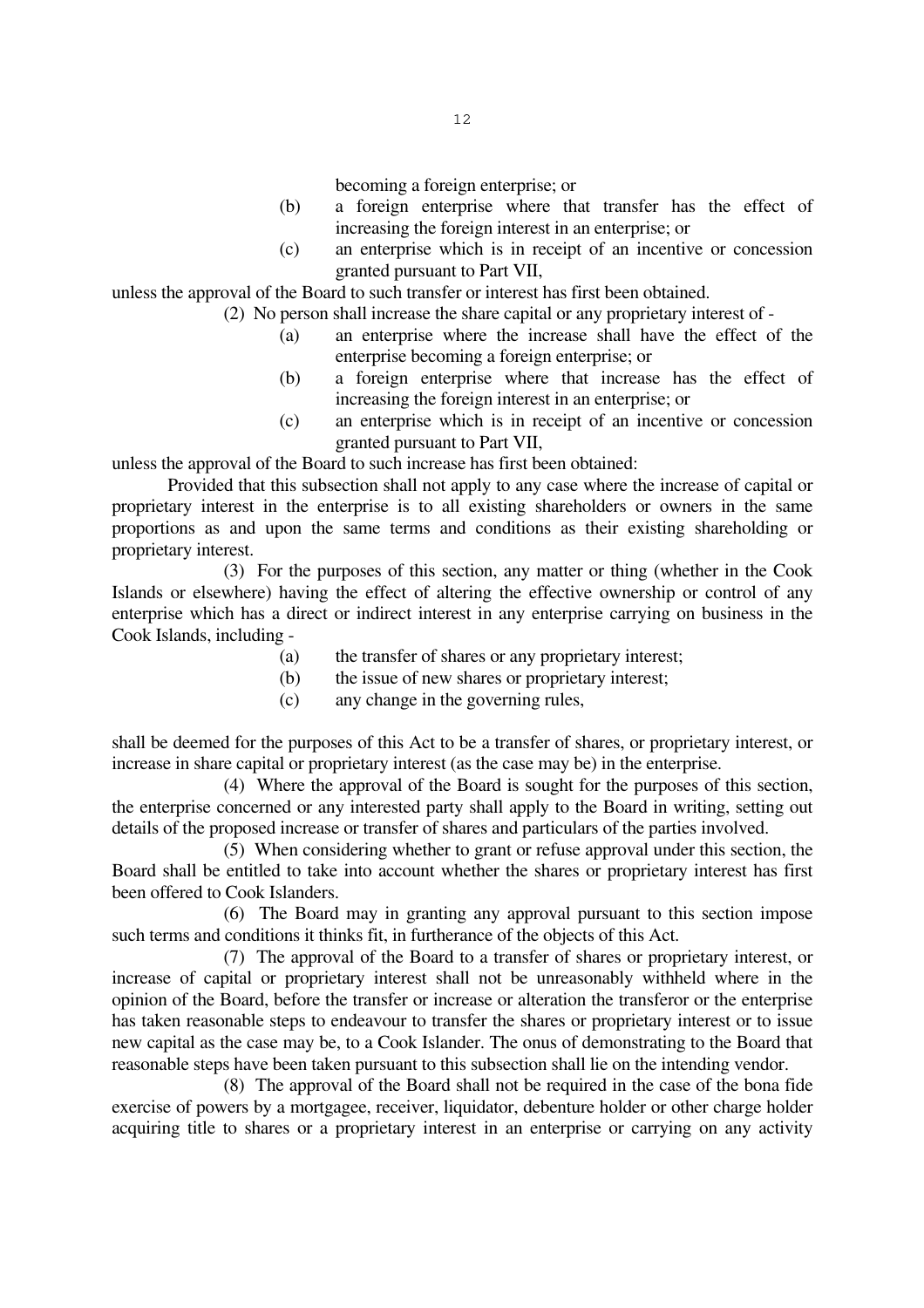lawfully carried on by that enterprise immediately prior to the exercise of those powers for the purpose of enforcing the security or other charge.

 25. Public companies - The provisions of section 24 shall not apply in the case of a public company carrying on business in the Cook Islands in respect of shares traded within or beyond the Cook Islands on a recognised stock exchange and where such trading does not result in a change to the substantial ownership and control of that company.

 26. Change in status of enterprise - Where a foreign enterprise registered pursuant to this Act becomes a Cook Islands enterprise, the Board shall on being satisfied of the change in status, deregister the enterprise as a foreign enterprise, and cause the appropriate register to be noted accordingly.

## **PART VII INVESTMENT PRIORITIES, INCENTIVES AND CONCESSIONS**

27. Investment Code - (1) The Queen's Representative may from time to time by Order in Executive Council establish an Investment Code.

 (2) The purpose of the Code shall be to inform potential investors as well as the Board and other persons or bodies responsible for planning, promoting or encouraging investment in the Cook Islands, of the policies, priorities and reservations attached to investment in particular areas.

(3) The Code may include particulars of -

- (a) investments and activities which merit encouragement;
- (b) priorities attached to particular investments and activities in general or in respect of particular geographical areas;
- (c) incentives and concessions available to encourage investment either generally or in respect of particular investments (whether by type or geographical location);
- (d) criteria by which foreign investment or a foreign enterprise may be evaluated;
- (f) the kinds of activities reserved for Cook Islands enterprises.

**[**27A. Investment incentives and concessions established - (1) Incentives and concessions as specified in the Schedule to the Development Investment Act [1977] are hereby established and shall, notwithstanding any other legislation, override and supercede the effects of any provision therein where and when any or all of these have been granted by Cabinet and, where necessary approved by the Executive Council to any enterprise.

 (2) Cabinet may decide from time to time what specific enterprise or activity set out in the Investment Code shall be eligible for any of the incentives and concessions specified in the Schedule to the Development Investment Act 1977.

 (3) Except where an application for the incentive or concession relating to the assessment or payment of tax under the Income Tax Act 1997 or the Value Added Tax Act 1997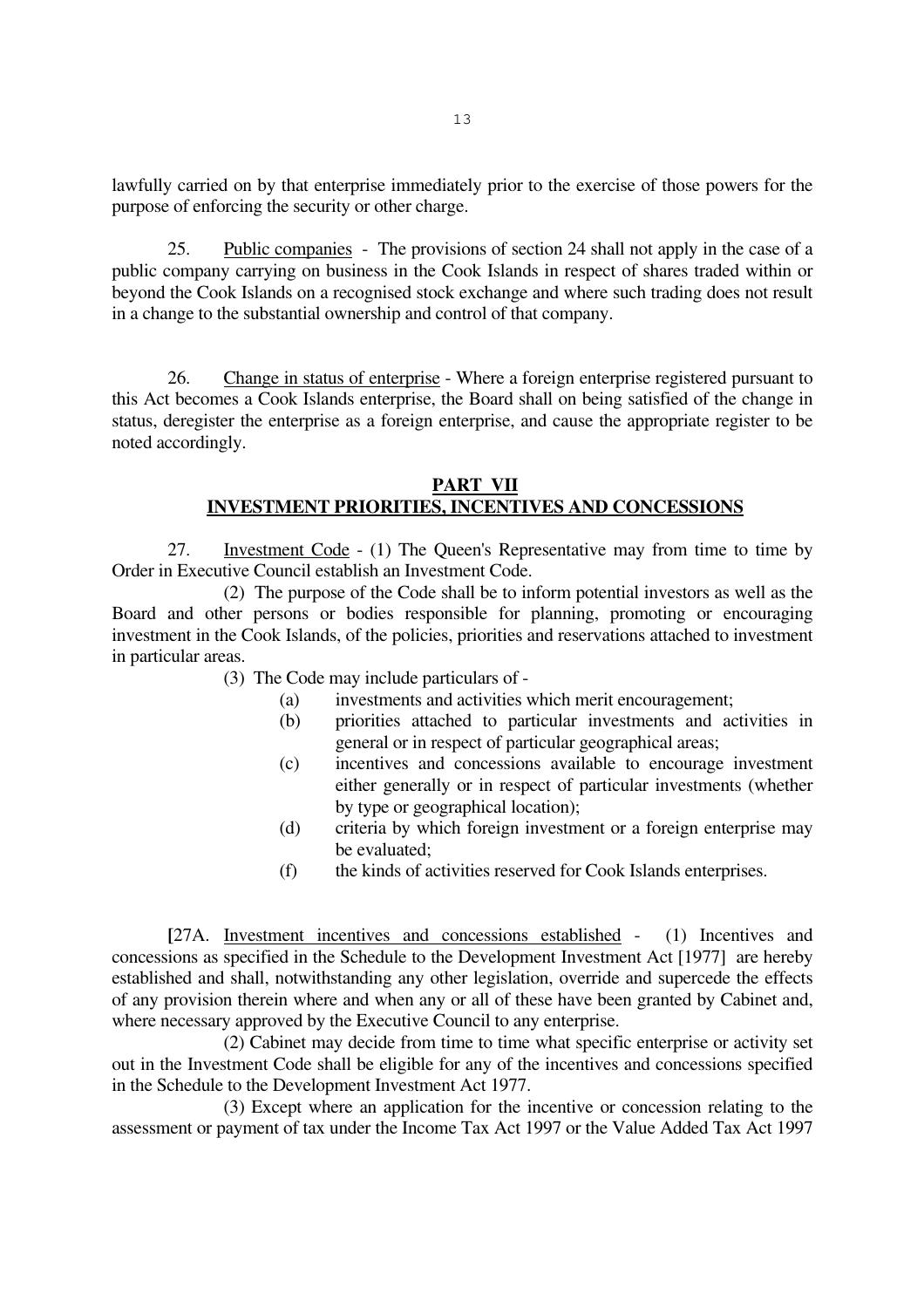has been made to the Development Investment Board and received before 28 May 1997, the Development Investment Board may not grant any incentive or concession which would reduce the amount of income tax or value added tax but any grant made by the Board of an incentive or concession in respect of an application made before that date will continue to take effect according to its terms.**]**

*Section 27A was inserted by Paragraph 3 of the Fourth Schedule of the Income Tax Act 1977.* 

 28. Investment Guide - The Board may from time to time publish an investment guide which may contain particulars of the Investment Code and such other information as the Board thinks desirable for the purpose of promoting the objects of this Act.

 29. Application for incentives and concessions - (1) An enterprise carrying on business in an activity which is eligible for such incentives and concessions as may from time to time be prescribed may apply to the Board to be granted the incentives and concessions established by this Act.

 (2) The information to be provided by an applicant, the application fee and procedure by which the Board shall consider and approve an application made pursuant to subsection (1) shall be prescribed by Regulation.

 (3) Every person who for the purpose of obtaining for himself or any other person or retaining any incentive or concession, or makes a false or misleading statement in any material particular, or supplies any false or misleading information in any material particular commits an offence and shall be liable on conviction to a fine not exceeding \$5,000.

 30. Registration of foreign enterprise not waived - The grant of an incentive or concession to a foreign enterprise under this Part shall not waive the requirement for that enterprise to be registered pursuant to this Act as a foreign enterprise.

 31. Register of incentives and concessions - The Board shall establish and maintain a register of every incentive or concession granted pursuant to section 36, which register shall include wherever possible an estimate of the monetary value to the enterprise of the incentive or concession.

 32. Government departments or agencies to be informed - (1) The Board shall notify in writing such departments or agencies of Government as shall have an interest in the matter, of every decision made by it under this Part, and in particular -

- (a) the incentives and concessions (including any terms and conditions relating thereto) which have been granted, where the administration of such incentives and concessions ordinarily falls within the jurisdiction of that department or agency; and
- (b) the assistance the Board requires of the department or agency in order to facilitate the benefit by the enterprise of any incentive or concession.

 (2) Every department and agency of the Government shall provide the Board with such assistance as the Board may require in order to promote the policy and objectives of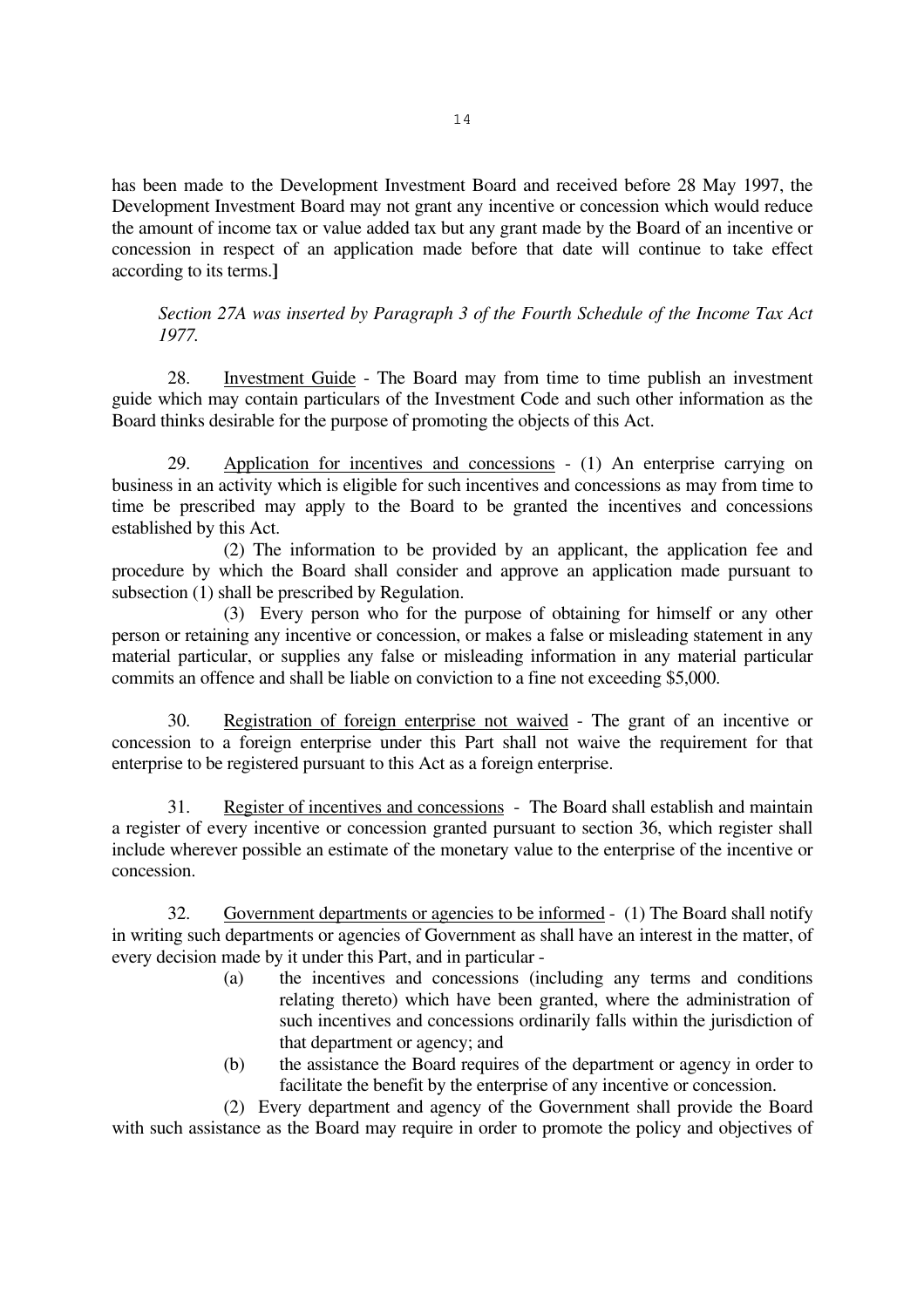this Act and the Board, and to facilitate the implementation of any object, function or decision of the Board.

 33. Variation suspension and revocation of concessions - (1) The Board may vary or revoke in whole or in part any incentive or concession granted to an enterprise pursuant to this Act where the Board is satisfied that the enterprise has contravened or failed to comply with any law in force in the Cook Islands (including this Act) or has contravened or failed to comply with any term or condition of the granting to it of any incentive or concession.

 (2) The procedure by which the Board may vary suspend or revoke any incentive or concession pursuant to subsection (1) shall be prescribed by regulation.

### **PART VIII ANNUAL FILING OF INFORMATION**

 34. Annual filing of information - (1) Every enterprise registered as a foreign enterprise pursuant to this Act, and every enterprise in receipt of a concession, incentive or benefit granted pursuant to the Development Act 1977 or this Act shall, during the currency of such registration concession or incentive or benefit, file with the Board such particulars as shall be prescribed by Order on or by such date in each year as shall be prescribed.

 (2) Every person who fails to comply with subsection (1) commits an offence and shall on conviction be liable to a fine of not less than \$200 nor more than \$2,000.

#### **PART IX GUARANTEES TO FOREIGN ENTERPRISES**

 35. Guarantees to foreign enterprises - There is extended to every foreign enterprise registered pursuant to this Act, the following guarantees -

- (a) there shall be no compulsory acquisition or expropriation of the property of any foreign enterprise in the Cook Islands except -
	- (i) in accordance with due process of law; and
	- (ii) for a public purpose defined by law; and
	- (iii) for payment of compensation in a manner prescribed by law.
- (b) subject to any law of the Cook Islands, every foreign enterprise shall be entitled -
	- (i) to remit overseas, earnings and foreign capital;
	- (ii) to remit amounts necessary to meet payment of principal, interest and service charges, and similar liabilities on foreign loans and the cost of other foreign obligations;
	- (iii) to remit overseas, compensation received in accordance with subparagraph (a)(iii).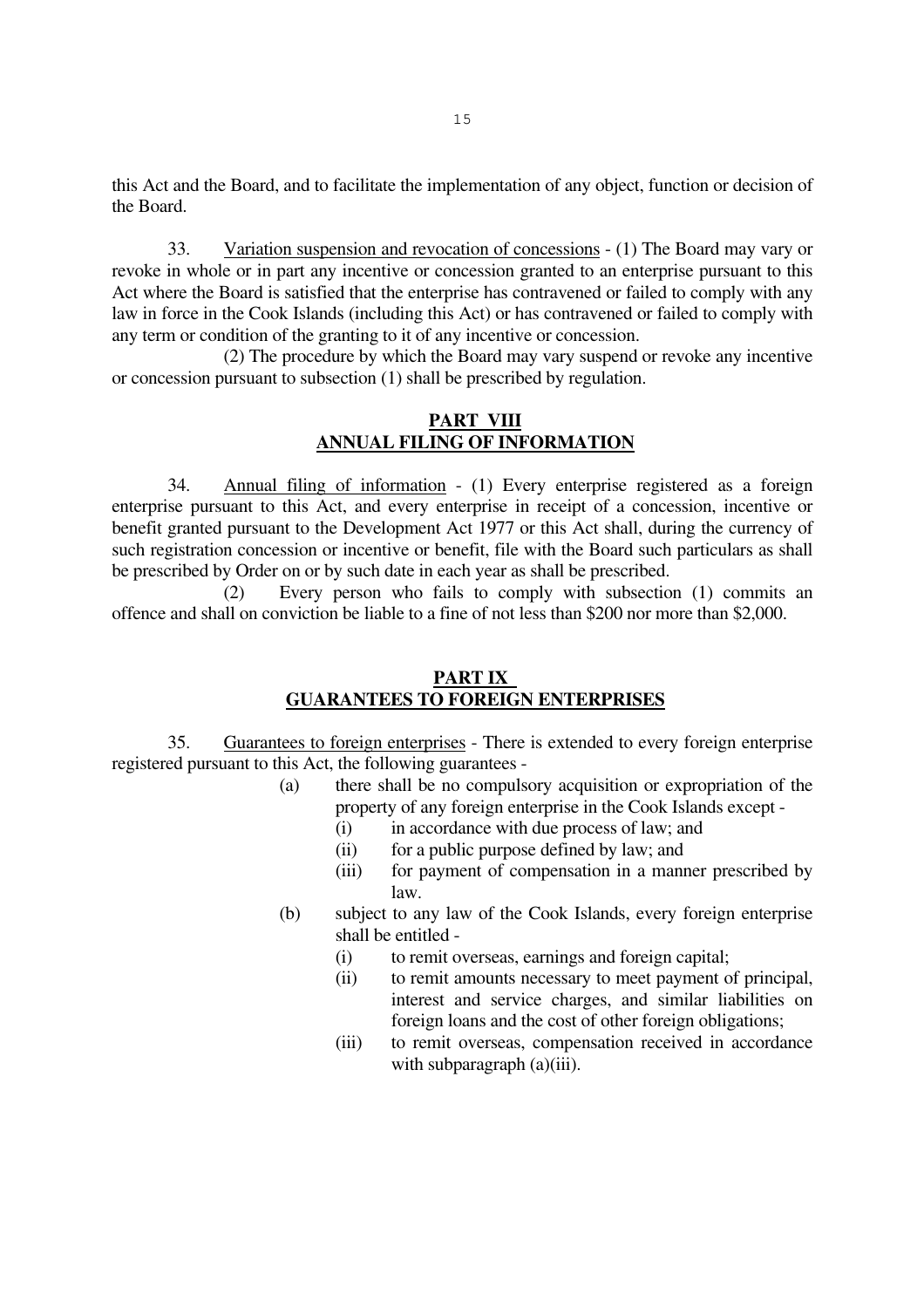### **[PART IXA INVESTIGATIVE POWERS**

35A. Board may refer matters for investigation - The Board may from time to time appoint any person or persons having appropriate legal, accounting or other relevant qualifications and experience, to investigate and report to the Board on such matters as are referred to him or them by the Board, for the purpose of the proper exercise of the Board's powers or its duties or functions under this Act.

35B. Enforcement - (1) The Board or any person appointed by the Board pursuant to section 35A may for the purpose of assisting any investigation by the Board, or ensuring compliance with this Act or any regulations made hereunder -

- (a) require any person to provide in writing such information or explanation as the Board may reasonably require for the purpose of enabling the Board to perform its functions under this Act, including any information relevant to a matter being investigated pursuant to section 35A, or for the purpose of ensuring compliance with this Act or relevant to the commission of an offence under this Act;
- (b) direct any person that has failed to comply in whole or in part with any obligation under this Act, or with any condition imposed in relation to any approval or concession given under this Act, to take or cease any action to ensure compliance with the obligation, condition or concession.

 (2) Whether or not a request has been made pursuant to subsection (1) (a) or a direction made pursuant to subsection (1) (b), a Judge of the High Court may issue a warrant in such form as the Judge may direct if the Judge is satisfied on the oath of any person that there is reasonable ground for believing that there is in any building, premises, place, vehicle, vessel, box, receptacle, computer, any thing or record (including any electronic record) document or thing which may be evidence of the commission of any offence under this Act.

 (3) Every warrant issued pursuant to subsection (2) shall be directed to a person appointed by the Board pursuant to subsection 35A and shall also be addressed generally to every constable, and any such warrant may only be executed in the presence of a constable.

 (4) Every warrant may authorise the person to whom it is addressed and any constable to act in any one or more of the following ways, namely to -

- (a) copy, and remove that copy from any premises, any computer system or data processing system in the premises and thereafter to examine any data contained in or available to the system;
- (b) reproduce any record or cause it to be reproduced from electronic data in the form of a printout or other intelligible output and remove the printout or other output for examination or copying;
- (c) use or cause to be used, subject to payment of reasonable compensation for such use, any photocopying or electronic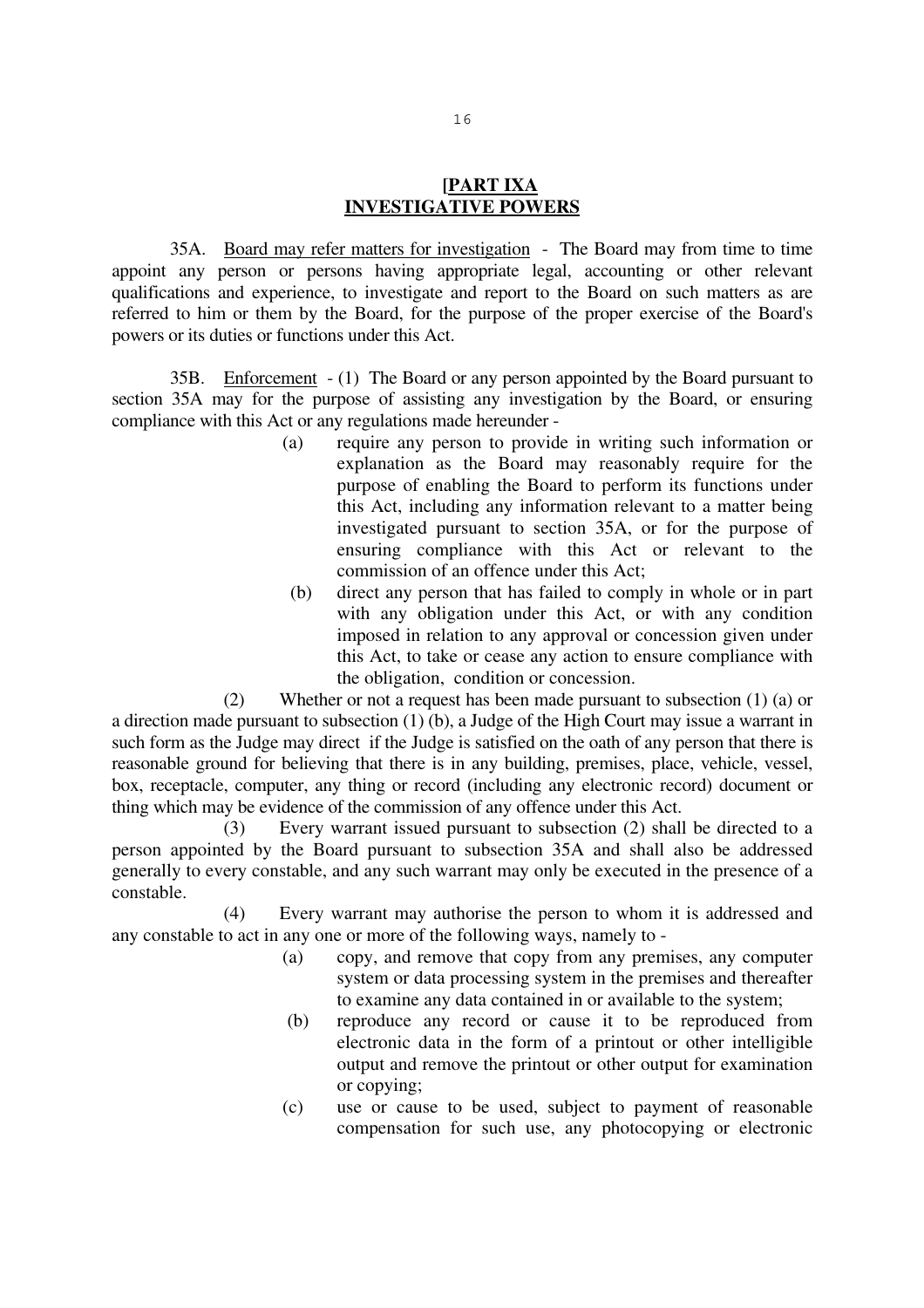(5) Any person who wilfully obstructs or hinders, or fails to co-operate with the lawful exercise of the powers under subsection (1), or who wilfully obstructs or hinders, or fails to co-operate with any person in the lawful exercise of the powers pursuant to a warrant issued under subsection (2) commits an offence punishable on conviction by -

- (a) in the case of an individual, to a fine of up to  $$1,000$ ; or
- (b) in the case of a body corporate, to a fine of up to \$5,000.

(6) Where a person claims a lien on a document, its production under this section shall be without prejudice to that lien.

- (7) In this Part
	- (a) "document" includes information recorded in any form including on computer disk or other electronic form, and in relation to information recorded otherwise than in legible form, the power to require its production includes power to require the production of a copy of it in legible and intelligible form; and
	- (b) "constable" means a member of the Police of any rank other than a probationary member.

(8) No person shall be required under this Part to disclose information or to produce a document which that person would be entitled to refuse to disclose or to produce on the grounds of legal professional privilege in civil or criminal proceedings in the Court.

(9) For the purpose of this section, but subject to subsection (10), any information or other matter is deemed to have come to a professional legal adviser in privileged circumstances if it is communicated or given to him -

- (a) by or by a representative of a client of the adviser in connection with the giving by that adviser of legal advice to the client;
- (b) by or by a representative of a person seeking legal advice from the adviser; or
- (c) by any person
	- (i) in contemplation of or in connection with legal proceedings; and
	- (ii) for the purpose of those proceedings.

(10) No information or other matter shall be deemed to have come to a professional legal adviser in privileged circumstances if it is communicated or given with a view to furthering any criminal or unlawful purpose.

- (11) Where
	- (a) an offence under this section which has been committed by a body corporate is proved to have been committed with the consent or connivance of, or to be attributable to any neglect on the part of, any director, manager, or other similar officer of the body corporate, or any person purporting to act in any such capacity, that person, as well as the body corporate shall be guilty of that offence and be liable to be proceeded against and punished accordingly;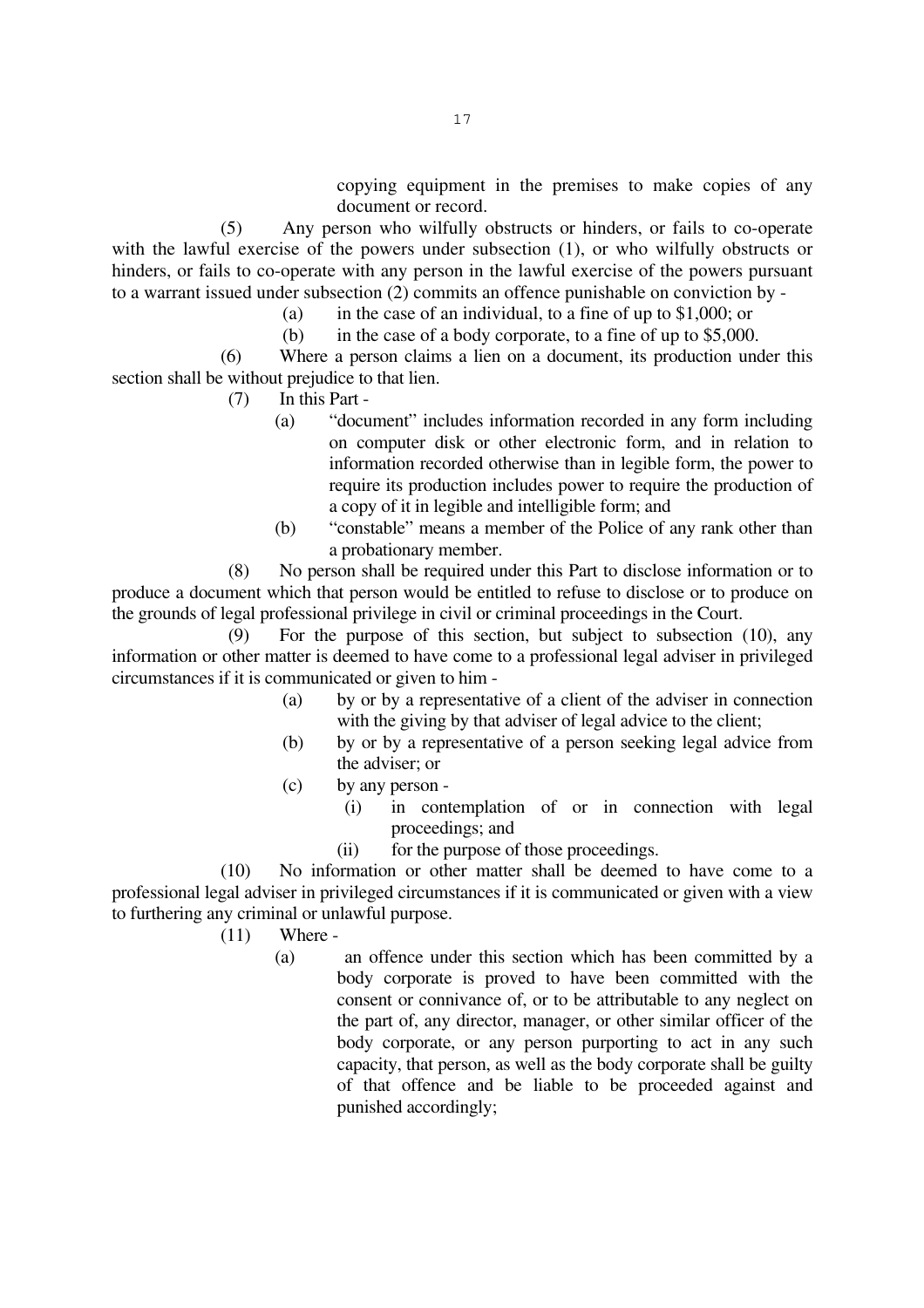(b) the affairs of a body corporate are managed by its members, paragraph (a) shall apply in relation to the acts and defaults of a member as if that member were a director of the body corporate.

 35C. Offence to supply false information - Any person who supplies or is concerned in supplying to the Board or any person appointed by the Board pursuant to section 35A, or to a constable, any statement, account, document, report or other information pursuant to this Act for any purpose for which any such statement, account, document, report or information is lawfully required thereunder, knowing the same to be false in a material particular, shall be guilty of an offence and shall be liable on conviction to a fine not exceeding \$5,000.

35D. Disposal of copies or reproductions - (1) Where any thing is copied or reproduced pursuant to a warrant issued under this Part it shall be retained in the custody of the person authorised by the Board pursuant to section 35A except during such time or times as it is in the custody of the Court.

 (2) In the event that no prosecution is laid within 3 months of the copying or seizure or production of any document, record or information under this Part, or such extended time as the Court on the application of the Board may reasonably allow, the information provided, seized or copied shall be returned to the person from whom it was taken.**]**

 *Part IX was inserted by section5 of the Development Investment Amendment Act 2007* 

### **PART X MISCELLANEOUS**

 36. Service of notices - For the purposes of this Act, any notice to be given by Cabinet or the Board shall be deemed to have been served if delivered or sent by or on behalf of the Board by such means as shall be prescribed by Regulations.

 37. General offences and penalty - Every person who does or omits to do any act in contravention of this Act or Regulations made hereunder for which no offence is provided for elsewhere in this Act commits an offence and shall be liable on conviction to a fine not exceeding \$2,000.

 38. Offences by corporations - Where a body corporate has committed an offence against this Act, every person who at the time of the commission of the offence was a director, general manager, secretary, or other similar officer of such body corporate, or was acting or purporting to act in any such capacity, shall also be guilty of such offence and shall be punishable accordingly unless that person proves that such offence was committed without his consent or knowledge and that he exercised all such diligence to prevent the commission of the offence as he ought to have exercised having regard to the nature of his functions in such capacity and in all the circumstances.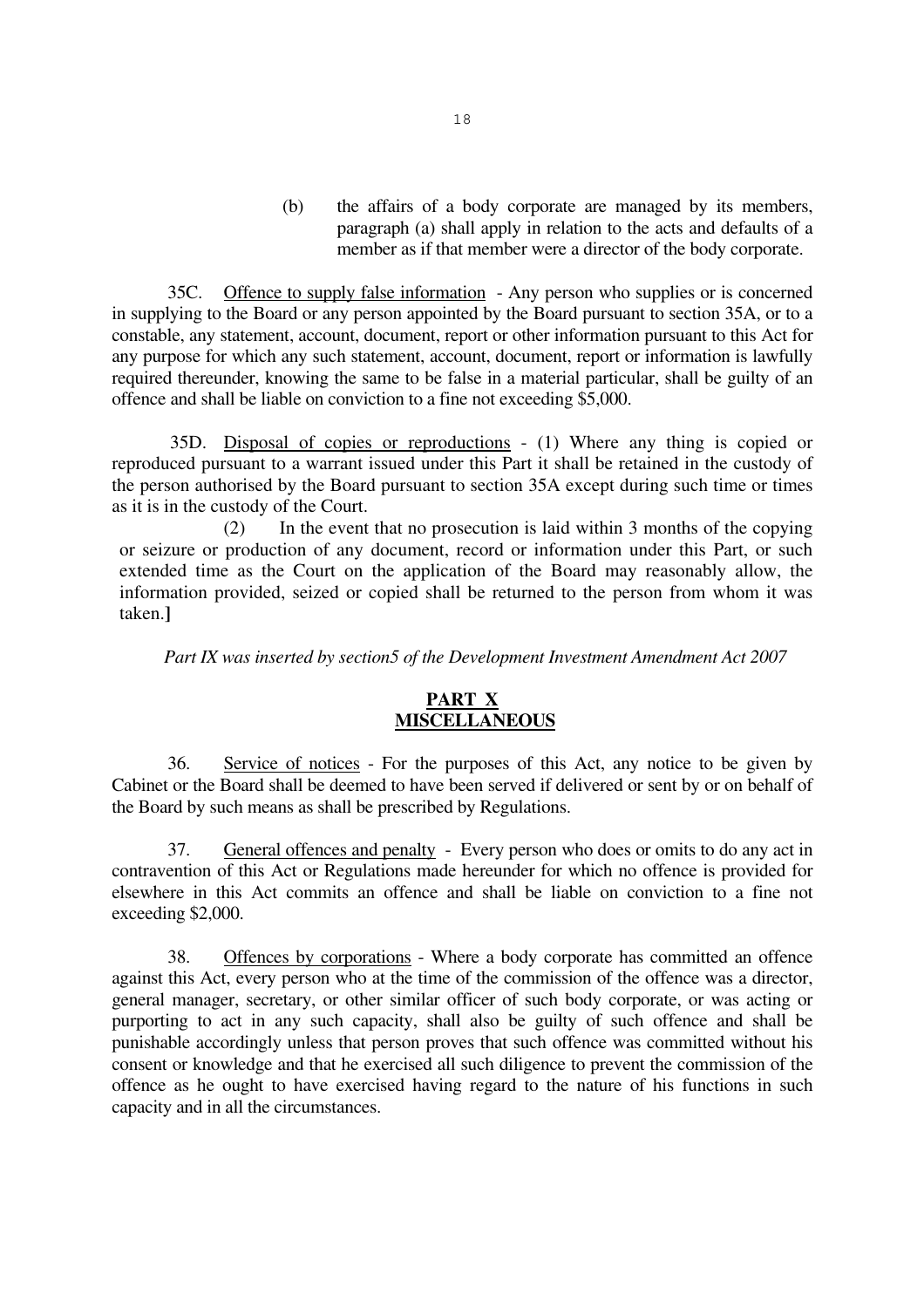39. Refund of concessions - Where any enterprise is convicted of any offence under this Act or Regulations made hereunder, the enterprise shall, in addition to any other penalty provided by this Act be liable to pay to the Crown the value of any incentive concession or advantage obtained by that enterprise at any time pursuant to this Act, and the amount so determined shall be recoverable as a debt due to the Crown.

 40. Application of Illegal Contracts Act - (1) A person who is in breach of any provision of this Act who, but for this section, would be entitled to apply for relief under the provisions of the Illegal Contracts Act 1987, shall not be entitled to relief under that Act where that person -

- (a) has deliberately done or made an act or omission in contravention of this Act; or
- (b) knew or ought reasonably to have known that the act or omission done or made by him was in contravention of this Act.

 (2) In any case to which subsection (1) applies, the onus of proving that an act or omission was not deliberate, or that he did not or could not reasonably have known that an act or omission was in contravention of this Act, shall lie upon the person seeking relief, provided that ignorance of the law shall not be grounds for relief.

 41. Regulations - (1) The Queen's Representative by Order in Executive Council, make all such Regulations as may be necessary or expedient to giving full effect to the purposes or provisions of this Act and for the due administration thereof.

(2) Without limiting the generality of subsection (1), Regulations may prescribe

- (a) fees in respect of applications made under this Act;
- (b) forms required for the purposes of this Act;
- (c) particulars to be provided by a person making application for registration as a foreign enterprise or in respect of a particular activity;
- (d) particulars to be provided by a person making application for incentives or concessions;
- (e) procedures by which the Board shall consider and approve or decline applications made pursuant to this Act;
- (f) particulars to be filed annually by a foreign enterprise or by an enterprise which is in receipt of an incentive or concession;
- (g) qualifications and term of office of directors;
- (h) the manner of calling meetings of directors, the procedure and quorum for meetings;
- (i) the powers of the Board to engage consultants and advisers and to form committees and the manner in which the remuneration of such persons shall be determined;
- (j) procedures and requirements regarding the expenditure of money, the keeping of stores and books of account, the provision of estimates and the audit of the boards books of account and assets.
- (k) the procedure by which the Board may suspend or revoke the registration of a foreign enterprise or vary suspend or revoke the